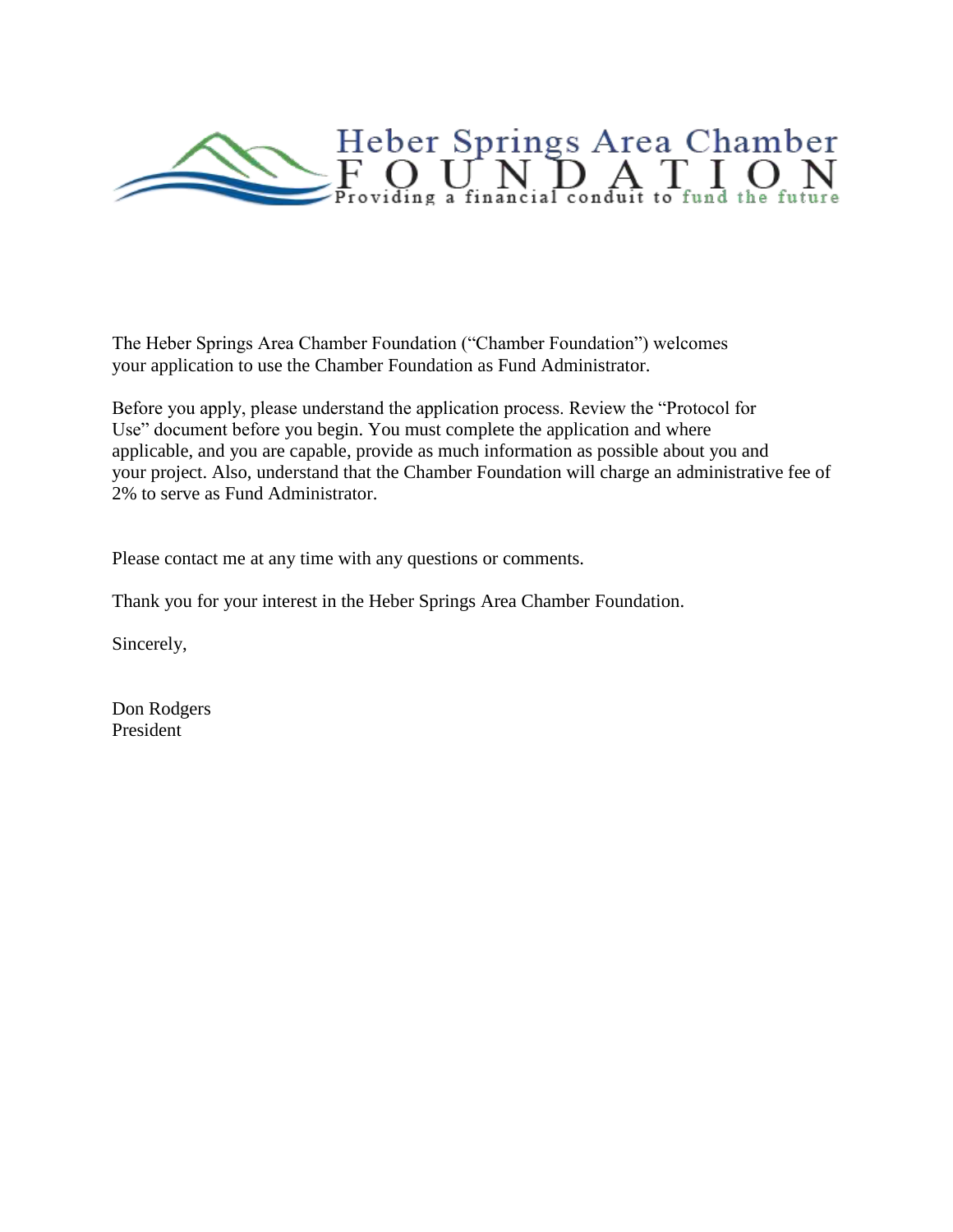# Chamber Foundation Charitable Fund Administration Agreement

Applicant Information

| <b>NAME</b>           |                |      |
|-----------------------|----------------|------|
| <b>STREET ADDRESS</b> |                |      |
| <b>CITY</b>           | <b>STATE</b>   | 7JP. |
| <b>PHONE</b>          | FAX            |      |
| <b>EMAIL</b>          | <b>WEBSITE</b> |      |
|                       |                |      |

FEDERAL TAX ID#\_\_\_\_\_\_\_\_\_\_\_\_\_\_\_\_\_\_\_\_\_\_\_\_\_\_ STATE TAX ID#\_\_\_\_\_\_\_\_\_\_\_\_\_\_\_\_\_\_\_\_\_\_\_\_\_

TYPE: (Check One) □ BUSINESS ASSOCIATION  $\Box$  ORGANIZATION/CLUB VOLUNTEER GROUP

Year (Business, organization, association, group first established)

Provide mission statement, purpose and services rendered.

Who in your organization/group has the authority to request and disperse funds?

Please explain how your disbursement system works. (separate sheet).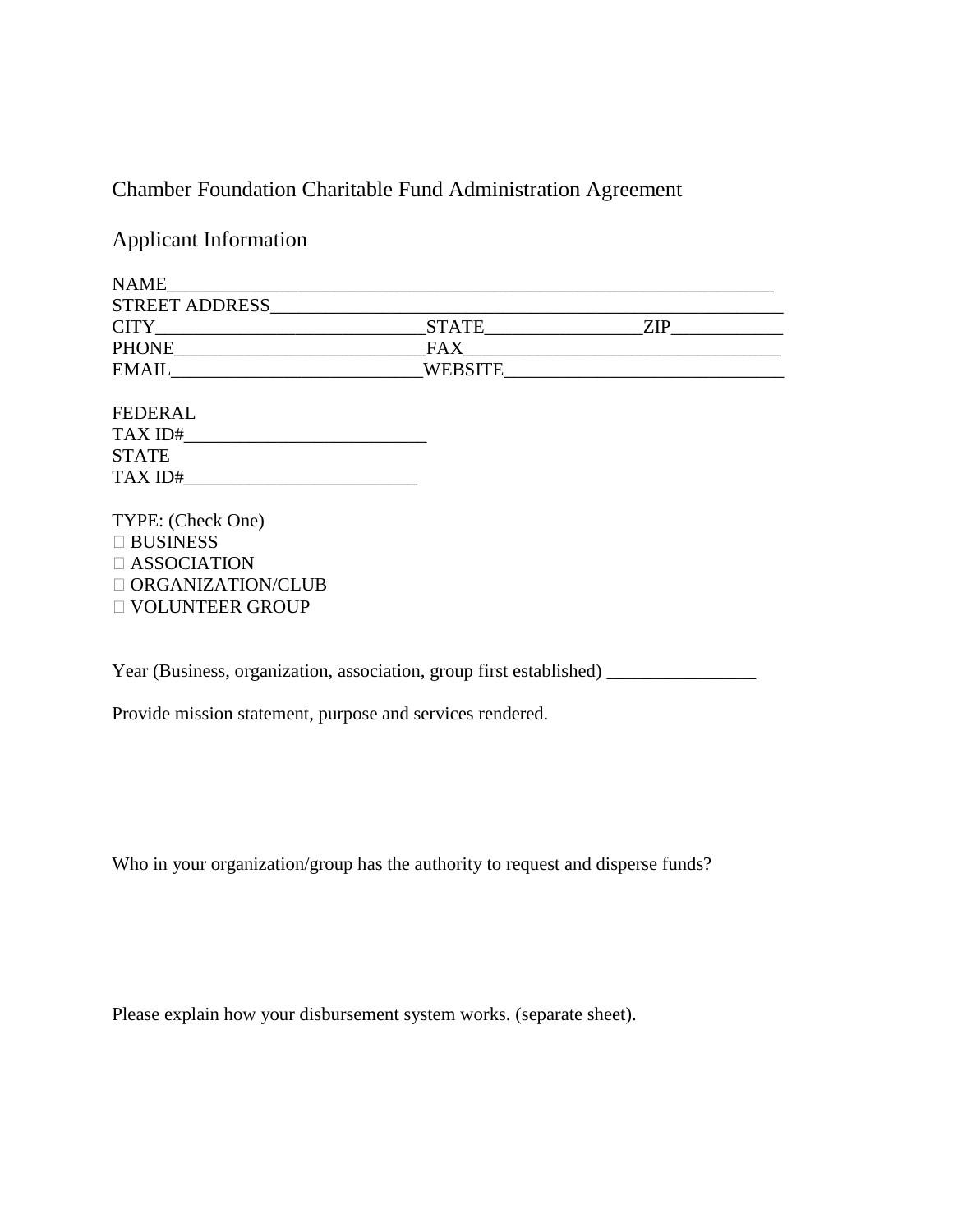Please explain the strategy, intent, & duration of the project to be funded.

### **BUDGET**

Please attach a detailed budget that will cover the project period and an audited financial statement. If this is not available, provide the last complete fiscal year statement and a signed statement by the CEO, President or Director attesting to the accuracy of this information. For a volunteer group, please attach a proposed budget of income and expenditures.

Is your business in compliance with all applicable state and federal regulations pertaining to your business?

The applicant accepts, acknowledges, and agrees to hold the Chamber and the Foundation harmless of any loss or damage outside of our control and to indemnify the Chamber and the Foundation from any claim of liability for any kind.

### **FINANCIAL SUMMARY**

Please attach complied, reviewed or audited financial statements for the past 3 fiscal years and the current year-to-date. (If not available provide Federal Tax returns for the past 3 fiscal years.)

## **CHAMBER FOUNDATION'S ROLE**

The Chamber Foundation will serve as fund administrator for your project. We will receive and deposit donations and disperse funds as requested. Before disbursement, some projects may require a bid process to ensure the Foundation's fiduciary duty is met. This will be decided by the Foundation Board on a case by case basis.

We will not invoice your donors but we will generate end of the year statements for each donor. The Foundation will also provide an annual profit and loss report for your project.